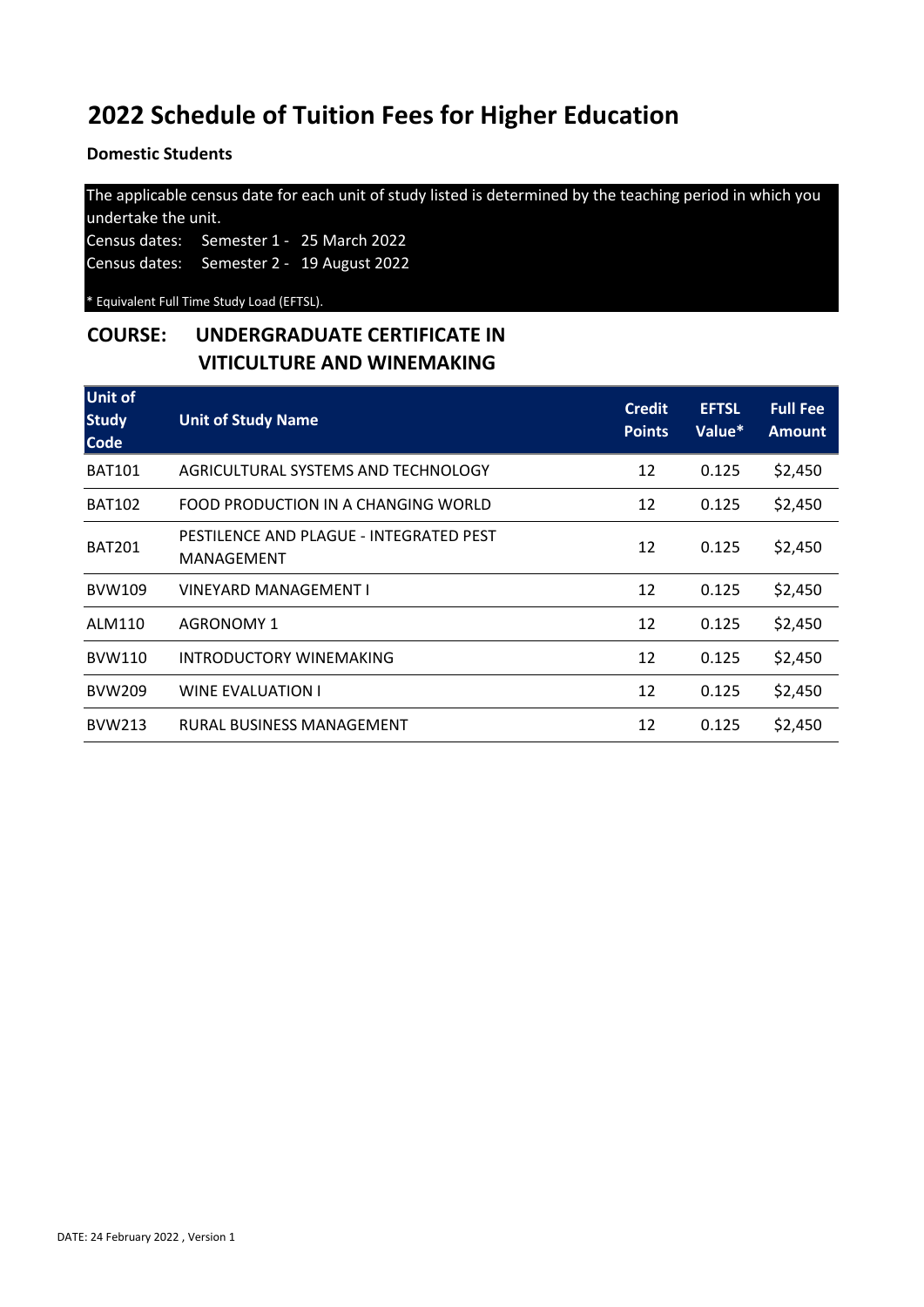**Domestic Students** 

The applicable census date for each unit of study listed is determined by the teaching period in which you undertake the unit. Census dates: Semester 1 - 25 March 2022

Census dates: Semester 2 - 19 August 2022

\* Equivalent Full Time Study Load (EFTSL).

### **COURSE: UNDERGRADUATE CERTIFICATE IN SONGWRITING AND MUSIC PRODUCTION**

| <b>Unit of</b><br><b>Study</b><br><b>Code</b> | <b>Unit of Study Name</b>       | <b>Credit</b><br><b>Points</b> | <b>EFTSL</b><br>Value* | <b>Full Fee</b><br><b>Amount</b> |
|-----------------------------------------------|---------------------------------|--------------------------------|------------------------|----------------------------------|
| <b>SMP014</b>                                 | <b>MUSIC TECHNIQUES 1</b>       | 12                             | 0.125                  | \$2,220                          |
| SMP112                                        | SUBCULTURES AND THE AVANT-GARDE | 12                             | 0.125                  | \$2,220                          |
| SMP113                                        | SONGWRITING & COMPOSITION 1     | 12                             | 0.125                  | \$2,220                          |
| SMP114                                        | MUSIC PRODUCTION 1              | 12                             | 0.125                  | \$2,220                          |
| <b>SMP122</b>                                 | <b>MUSIC BUSINESS 1</b>         | 12                             | 0.125                  | \$2,220                          |
| <b>SMP123</b>                                 | SONGWRITING & COMPOSITION 2     | 12                             | 0.125                  | \$2,220                          |
| <b>SMP124</b>                                 | <b>MUSIC PRODUCTION 2</b>       | 12                             | 0.125                  | \$2,220                          |
| <b>SMP125</b>                                 | <b>MUSIC CRITIQUE</b>           | 12                             | 0.125                  | \$2,220                          |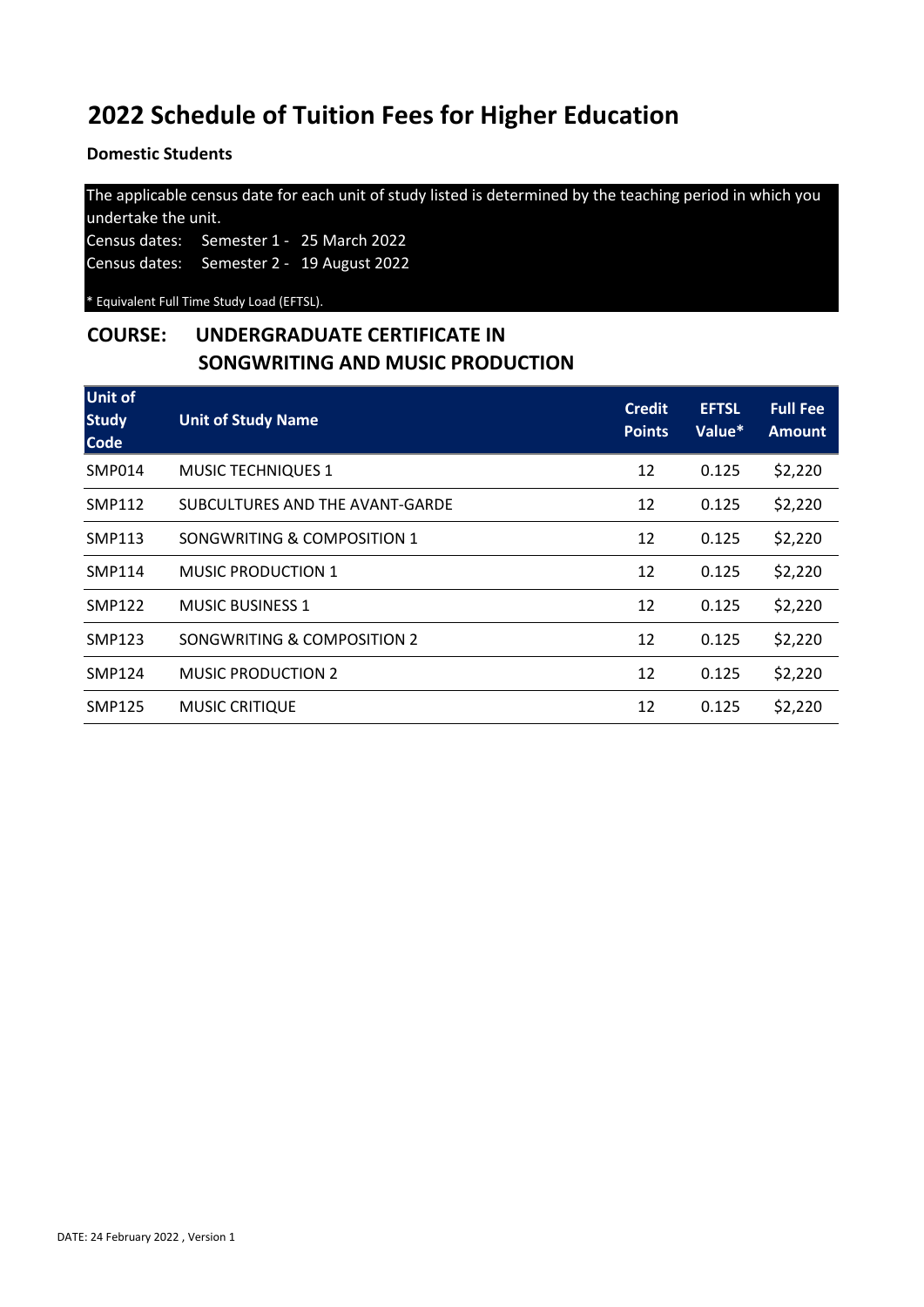**Domestic Students** 

| undertake the unit. | The applicable census date for each unit of study listed is determined by the teaching period in which you |
|---------------------|------------------------------------------------------------------------------------------------------------|
|                     | Census dates: Semester 1 - 25 March 2022 (Exc Contemporary Ensemble classes)                               |
|                     | Census dates: Semester 2 - 19 August 2022 (Exc Contemporary Ensemble classes)                              |
| <b>BOM322)</b>      | Census dates: Contemporary Ensemble classes (BOM112, BOM122, BOM212, BOM222, BOM312,                       |
|                     | Semester 1 - 13 May 2022                                                                                   |
|                     | Semester 2 - 30 September 2022                                                                             |
|                     |                                                                                                            |

\* Equivalent Full Time Study Load (EFTSL).

#### **COURSE: UNDERGRADUATE CERTIFICATE IN MUSIC**

| <b>Unit of</b><br><b>Study</b><br><b>Code</b> | <b>Unit of Study Name</b>               | <b>Credit</b><br><b>Points</b> | <b>EFTSL</b><br>Value* | <b>Full Fee</b><br><b>Amount</b> |
|-----------------------------------------------|-----------------------------------------|--------------------------------|------------------------|----------------------------------|
| <b>BOM110</b>                                 | <b>CONTEMPORARY MUSIC THEORY 1</b>      | 6                              | 0.063                  | \$1,197                          |
| <b>BOM111</b>                                 | <b>AURAL MUSICIANSHIP 1</b>             | 6                              | 0.063                  | \$1,197                          |
| <b>BOM112</b>                                 | <b>CONTEMPORARY ENSEMBLE 1</b>          | 6                              | 0.063                  | \$1,197                          |
| <b>BOM113</b>                                 | INTERCULTURAL ENSEMBLE 1                | 6                              | 0.063                  | \$1,197                          |
| <b>BOM114</b>                                 | <b>CULTURE &amp; CONTEXT OF MUSIC</b>   | 12                             | 0.125                  | \$2,395                          |
| <b>BOM115</b>                                 | <b>MUSIC PRACTICE 1</b>                 | 12                             | 0.125                  | \$2,395                          |
| <b>BOM123</b>                                 | <b>INTERCULTURAL ENSEMBLE 2</b>         | 6                              | 0.063                  | \$1,197                          |
| <b>BOM124</b>                                 | CAREER STRATEGIES IN THE MUSIC INDUSTRY | 12                             | 0.125                  | \$2,395                          |
| <b>BOM224</b>                                 | INTRODUCTION TO MUSIC TECHNOLOGY        | 12                             | 0.125                  | \$2,395                          |